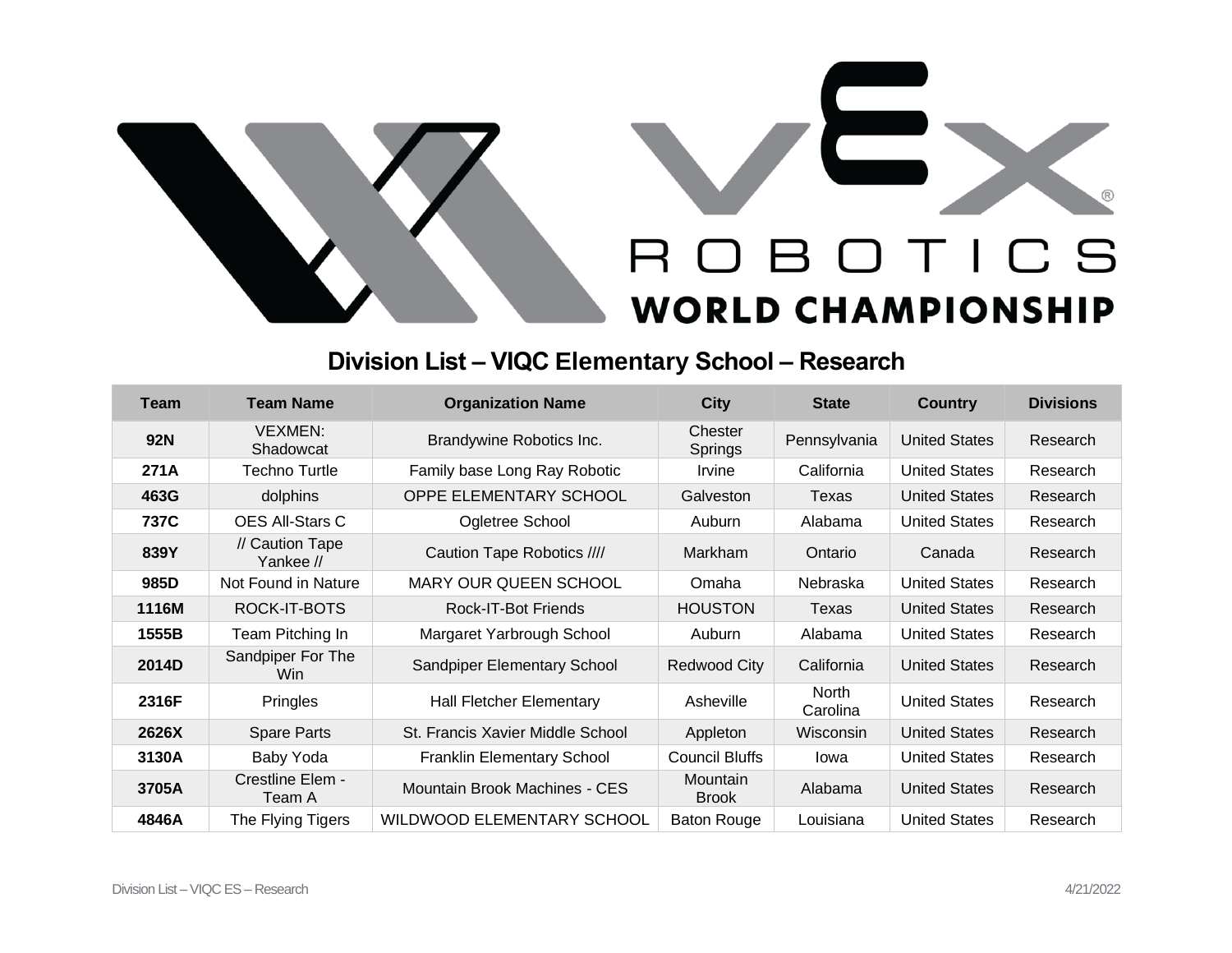| <b>Team</b> | <b>Team Name</b>               | <b>Organization Name</b>                             | <b>City</b>             | <b>State</b>            | <b>Country</b>       | <b>Divisions</b> |
|-------------|--------------------------------|------------------------------------------------------|-------------------------|-------------------------|----------------------|------------------|
| 5713R       | <b>Rock Spring</b><br>Robotics | ROCK SPRING ELEMENTARY                               | McDonough               | Georgia                 | <b>United States</b> | Research         |
| 6855B       | Warrior Vex IQ                 | <b>WESTMINSTER CHRISTIAN</b><br>PRIVATE SCHOOL, INC. | Palmetto Bay            | Florida                 | <b>United States</b> | Research         |
| 7500B       | <b>Robotics Club</b>           | David E Norman Elementary School                     | Ely                     | Nevada                  | <b>United States</b> | Research         |
| 7707C       | Steel Eagle -<br>Coolbot       | Pleasant View Elementary Zionsville                  | Zionsville              | Indiana                 | <b>United States</b> | Research         |
| 8215B       | Ka'ōhao lwa                    | <b>KA'OHAO PUBLIC CHARTER</b><br><b>SCHOOL</b>       | Kailua                  | Hawaii                  | <b>United States</b> | Research         |
| 9290B       | Sparks ES                      | <b>Sparks Elementary School</b>                      | Sparks                  | Maryland                | <b>United States</b> | Research         |
| 10142X      | Green Tigers Team<br>X         | <b>MANOA ELEMENTARY SCHOOL</b>                       | Honolulu                | Hawaii                  | <b>United States</b> | Research         |
| 10404C      | <b>Cold Spring</b>             | <b>COLD SPRING SCHOOL</b>                            | Indianapolis            | Indiana                 | <b>United States</b> | Research         |
| 10525K      | Kraken                         | <b>FOREST GLEN ELEMENTARY</b><br><b>SCHOOL</b>       | Indianapolis            | Indiana                 | <b>United States</b> | Research         |
| 11086B      | <b>Invented Cybercats</b>      | SUMMIT SCHOOL OF AHWATUKEE                           | Phoenix                 | Arizona                 | <b>United States</b> | Research         |
| 11860C      | <b>Brentwood Bots C</b>        | <b>BRENTWOOD ELEMENTARY</b><br><b>SCHOOL</b>         | Plainfield              | Indiana                 | <b>United States</b> | Research         |
| 13017E      | 13017E                         | <b>Hutto Elementary School</b>                       | <b>HUTTO</b>            | Texas                   | <b>United States</b> | Research         |
| 14822C      | <b>BRAGGS 1N CODE</b><br>IQ    | <b>CANASERAGA SCHOOL</b>                             | Canaseraga              | New York                | <b>United States</b> | Research         |
| 17760A      | <b>Rainbow Robots</b>          | <b>Capitol City Robotics</b>                         | Washington              | District of<br>Columbia | <b>United States</b> | Research         |
| 18799E      | <b>Wolf Bots</b>               | Montessori Science Academy                           | <b>New</b><br>Palestine | Indiana                 | <b>United States</b> | Research         |
| 19968D      | H.O.B Vikings<br>Robotics      | H. O. Brittingham Elementary School                  | Milton                  | Delaware                | <b>United States</b> | Research         |
| 20762C      | <b>InvestiGATORS</b>           | <b>Guion Creek Elementary School</b>                 | Indianapolis            | Indiana                 | <b>United States</b> | Research         |
| 22072B      | <b>TechnicaLEE Bots</b>        | FRANCES AND JEANNETTE LEE<br>ELEMENTARY SCHOOL       | Caddo Mills             | Texas                   | <b>United States</b> | Research         |
| 25674A      | The Team With No<br>Name       | Fred J Hums Elementary School                        | Mishawaka               | Indiana                 | <b>United States</b> | Research         |
| 30028B      | Megatronics                    | SILVER CITY ELEMENTARY<br><b>SCHOOL</b>              | Cumming                 | Georgia                 | <b>United States</b> | Research         |